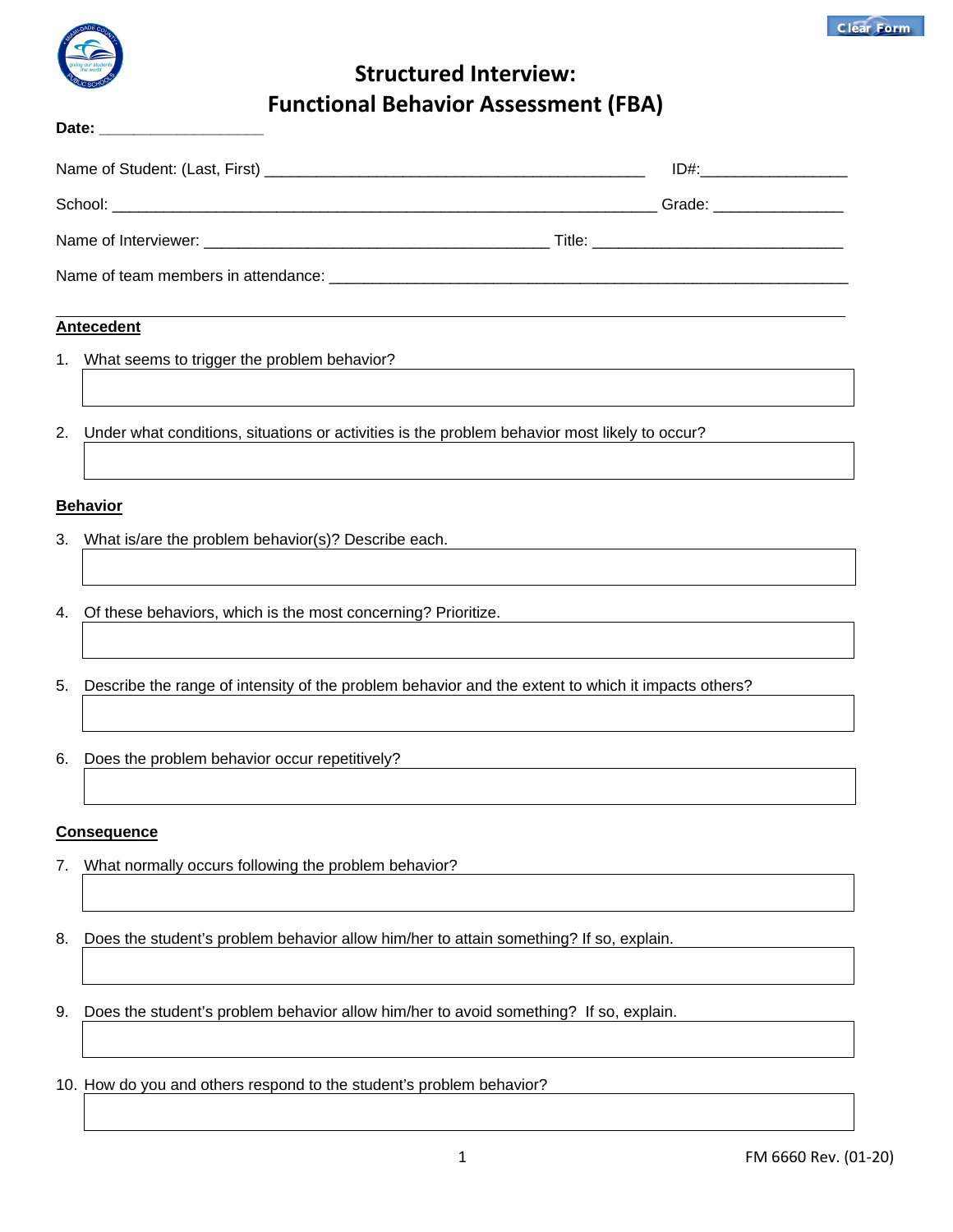# **Structured Interview: Functional Behavior Assessment (FBA)**

### **Alternative Behavior**

- 11. What appropriate behavior should the student be exhibiting instead of the problem behavior?
- 12. Has the student exhibited that appropriate behavior?

13. How do you and others respond to the student's appropriate behavior?

#### **Other Student Indicators**

- 14. Does the student withdraw from classroom or social activities?
- 15. Can the student report what are his/her area(s) of concern?
- 16. Has the student been affected by a traumatic experience? If so, specify.
	- $\Box$  Environmental (e.g. victim of crime, experienced natural disaster, homeless)
- Domestic violence
- $\Box$  Loss of a parent/family member
- $\Box$  Other:

17. Does the student have a medical or physical condition that includes known social features?

18. Does the student demonstrate a lack confidence or motivation? If yes, how is this apparent?

19. Is there any other information that is important in considering this student's behavior? Explain.